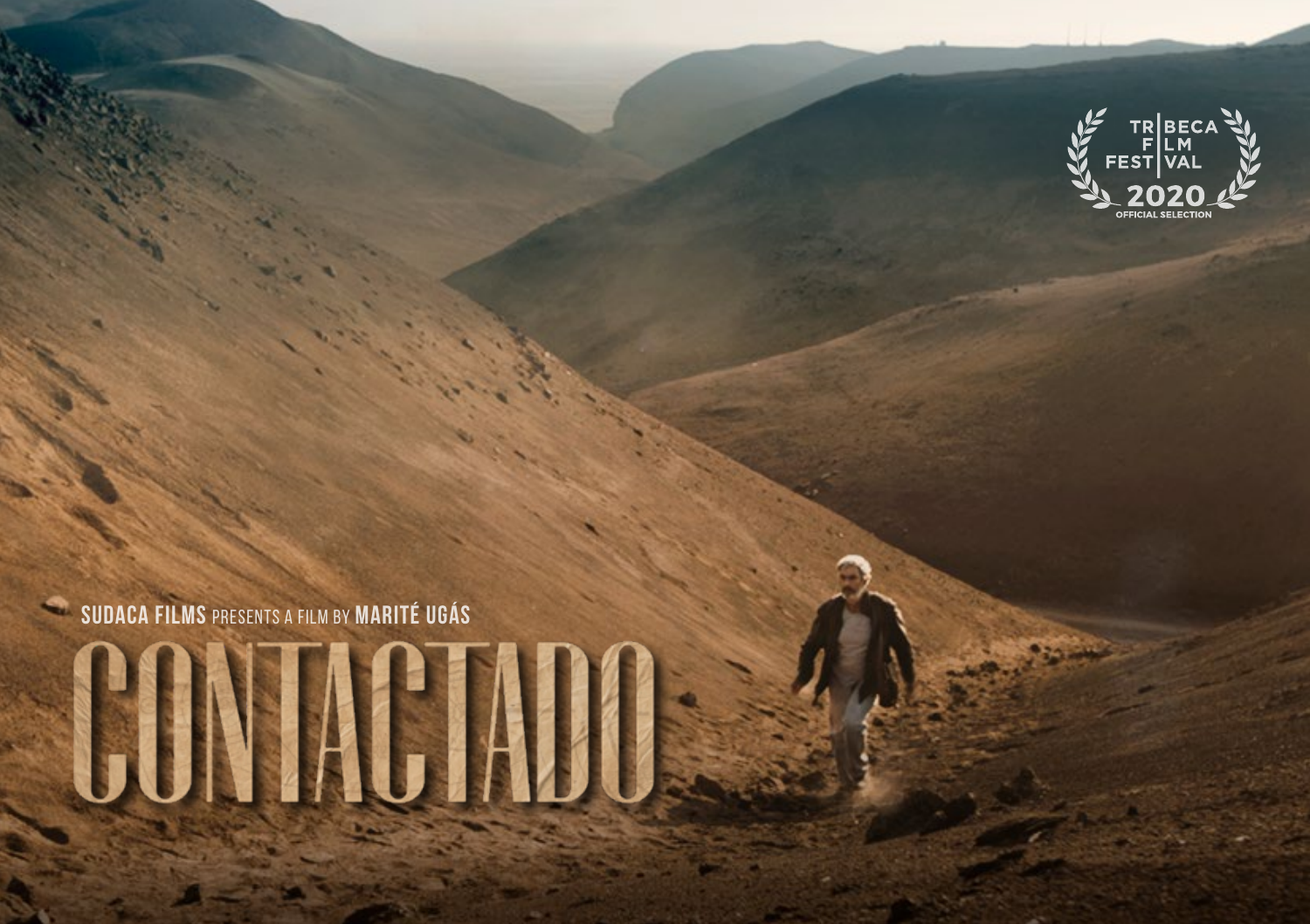### **SYNOPSIS**

Aldo, the legendary former leader of an influential UFO cult group who now lives as a recluse, is enticed by a young man, who claims to be a follower, into preaching again. Aldo is not eager to relive his past as a Contactee, but as vanity overcomes his fear, the ambitious young man handily turns the tables on him.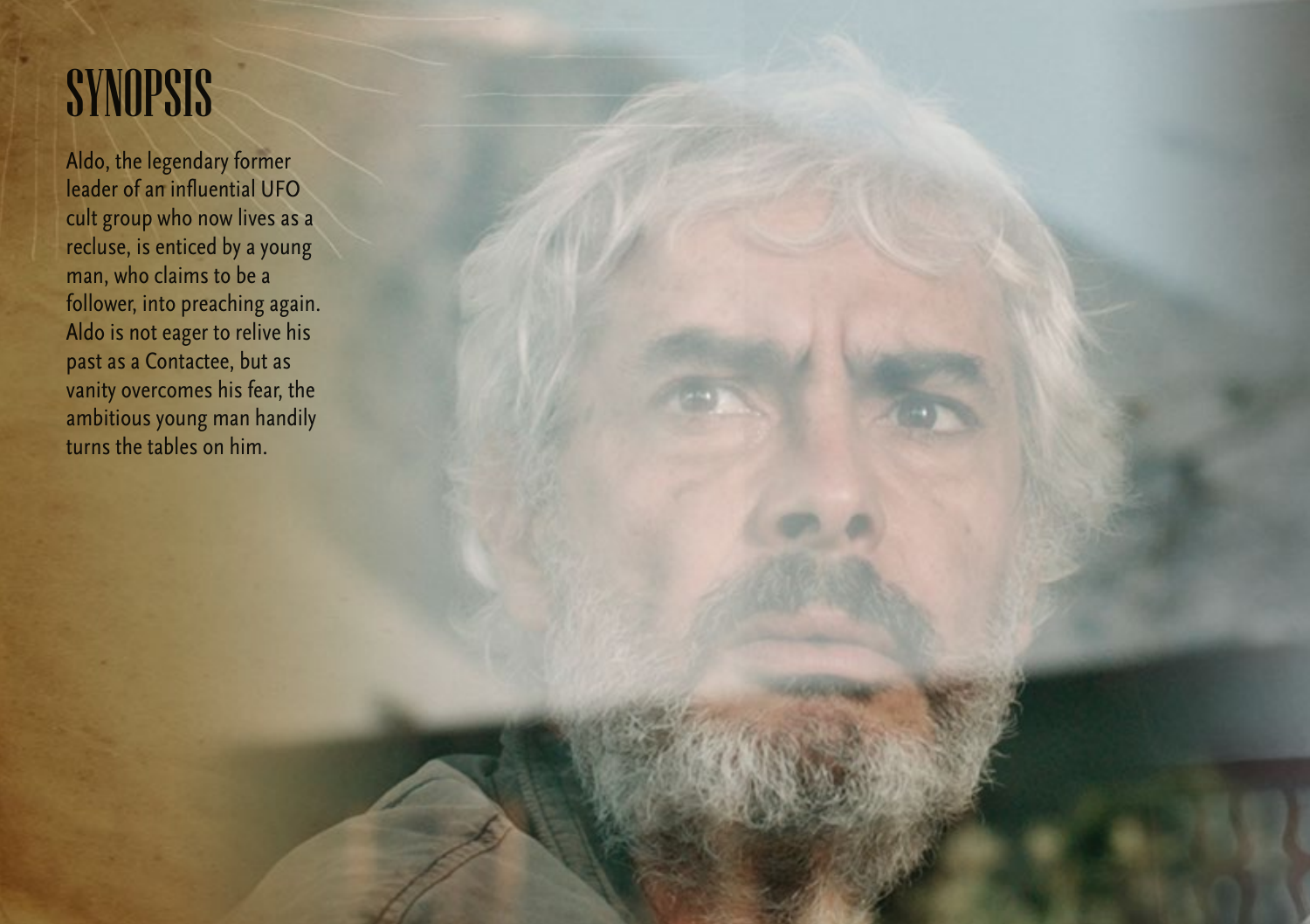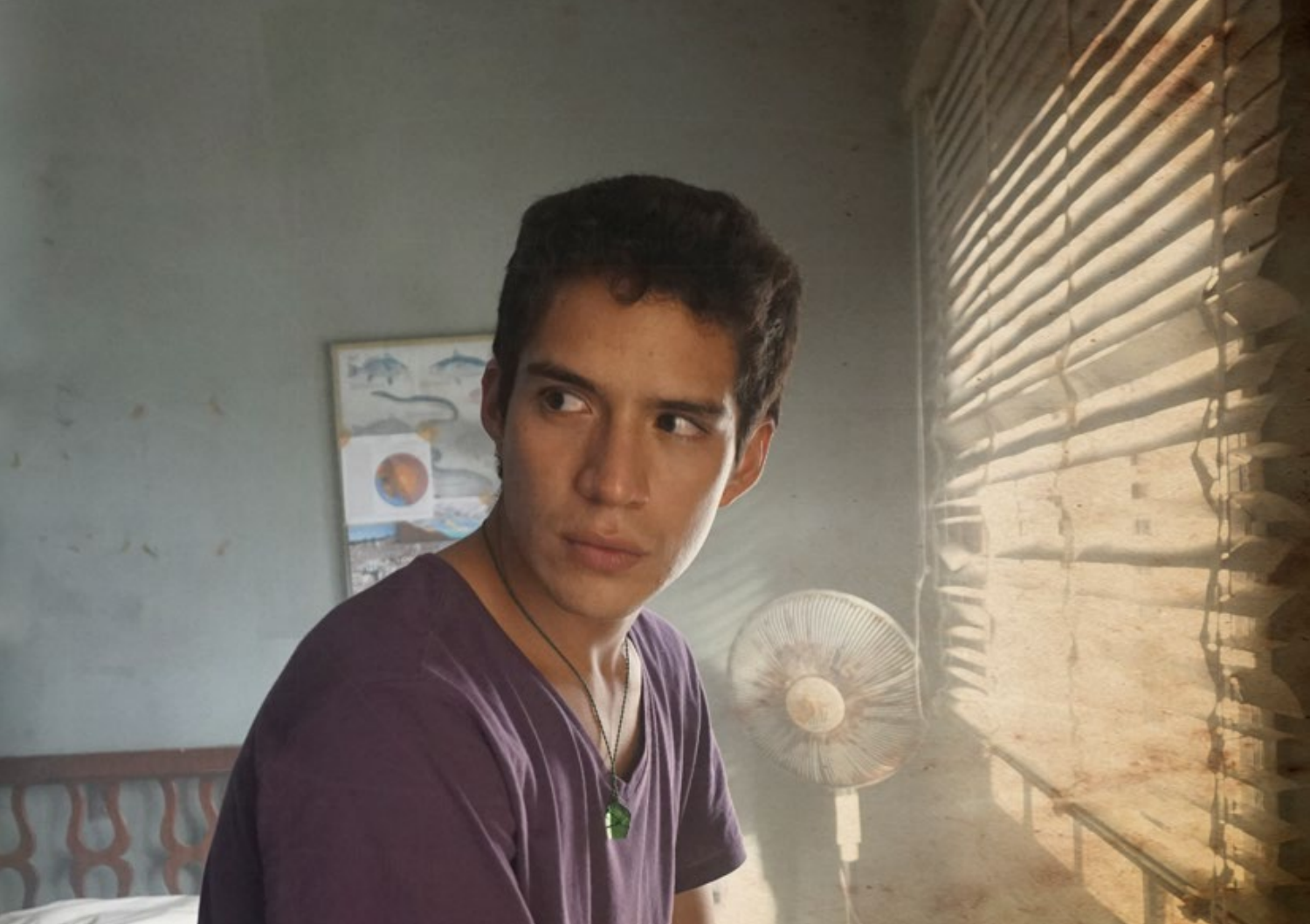## DIRECTOR'S NOTE

On the hillside overlooking Lima's turbulent sea, or within the labyrinthine huacas, the follower goes after the guide. The preacher, caught up in his past, is unable to distinguish the follower from the usurper. In times of social disruption and fundamentalism, people look for something to believe in. Movie theaters are replaced by churches and psychologists by "Contactees." With CONTACTADO I strived to reflect on the human need to find a truth, even if it means inventing it, to support a belief system without which life would be unbearable.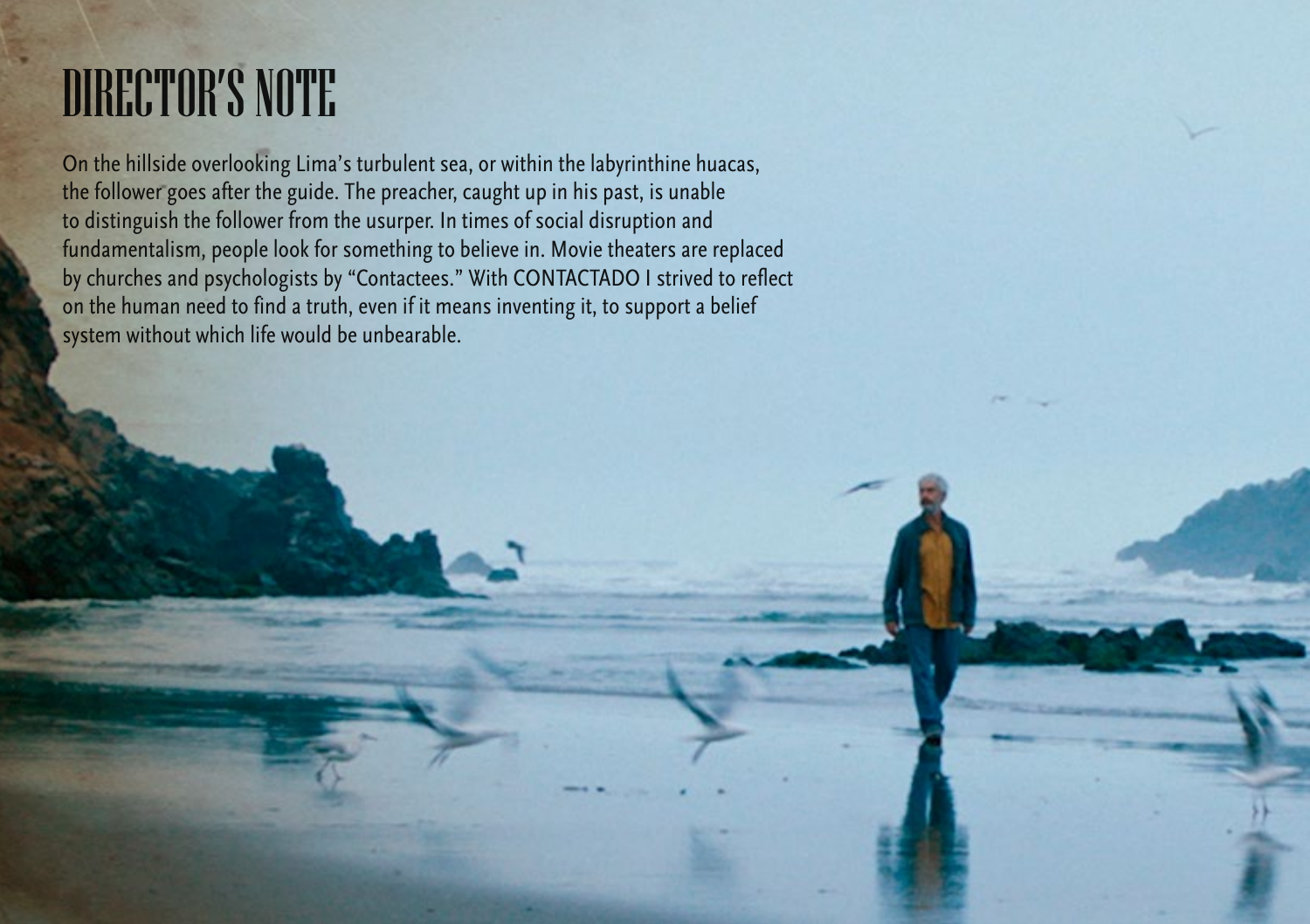

Marité Ugás was born in Lima, Peru. After earning a Communications degree from Lima U., she joined the first generation of students at EICTV, Cuba. Her feature films received prestigious awards. THE KID WHO LIES premiered at Berlinale Generation 2011; won Best Film at Flanders, Belgium; Best Script at the Havana Film Fest and Jury Award at Viña del Mar, among others. AT MIDNIGHT AND A HALF, premiered in Tokyo 1999, received various Opera Prima awards. As writer, editor & producer, BAD HAIR (Mariana Rondón) won the Golden Shell in San Sebastian, both the Bronze Alexander and Fipresci in Thessaloniki; and the Silver Astor in Mar del Plata, along with 44 other awards.

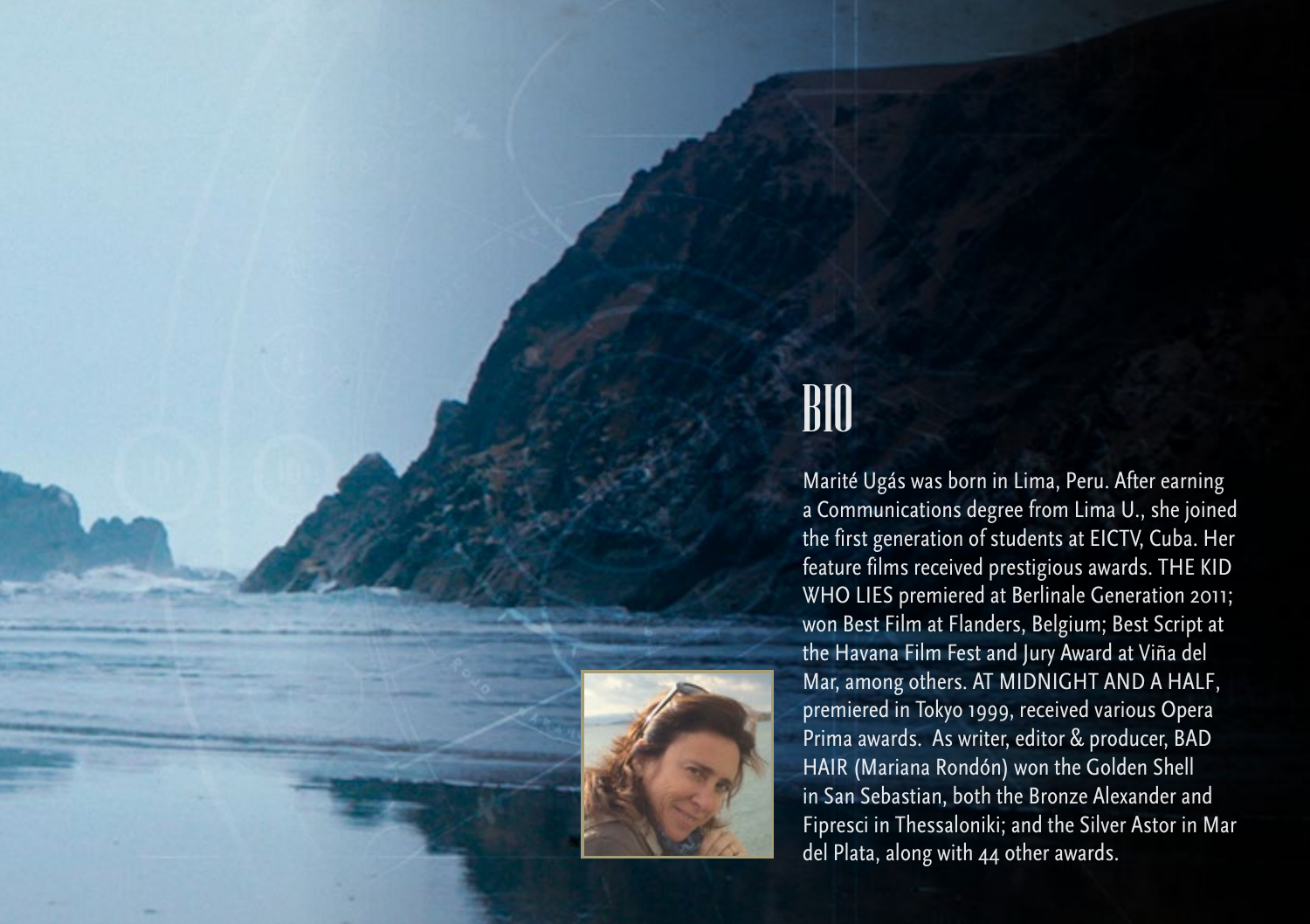

HUACA is the Quechua word for sacred Pre-Columbine settlements. The term is used for archaeological sites throughout South America. Scientific research and studies have, in recent years, brought to light many secrets they once held. At the same time, they have inflamed the fantasies of persistent fraudsters. Having survived conquest wars, looting and religious crusades, huacas remain embedded in the urban chaos of modern cities, creating subtle and stark contrasts; sending out silent inquiries from our ancient past.

**AND 24022**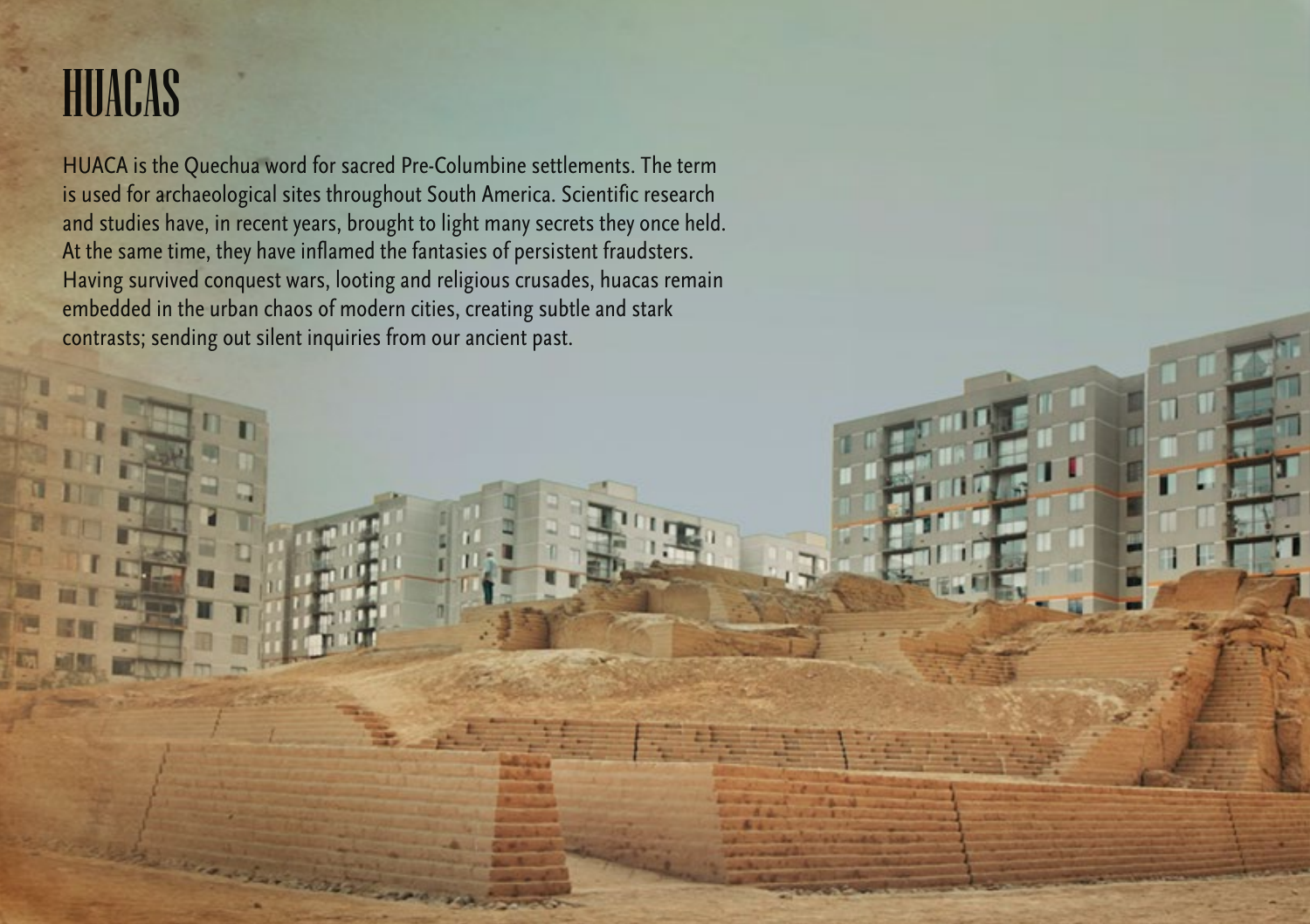

### PERUVIAN UFO CULTS

"We are them". When I started researching UFO cults in Peru, I met followers searching for a new faith, as well as their preachers, who were skilled at replicating classical power structures. Some of the leaders whose rhetoric was dangerously messianic have now become members of Parliament at the Peruvian Congress. This phenomenon appears in other countries where certain cults have risen to power inside political systems. On another front, it was fascinating to discover entire towns where UFOs are part of daily life, where no one questions their existence and are none wait for any files to be "declassified," because in their world view UFOs have always been the main figures of ancestral myths and Andean legends.